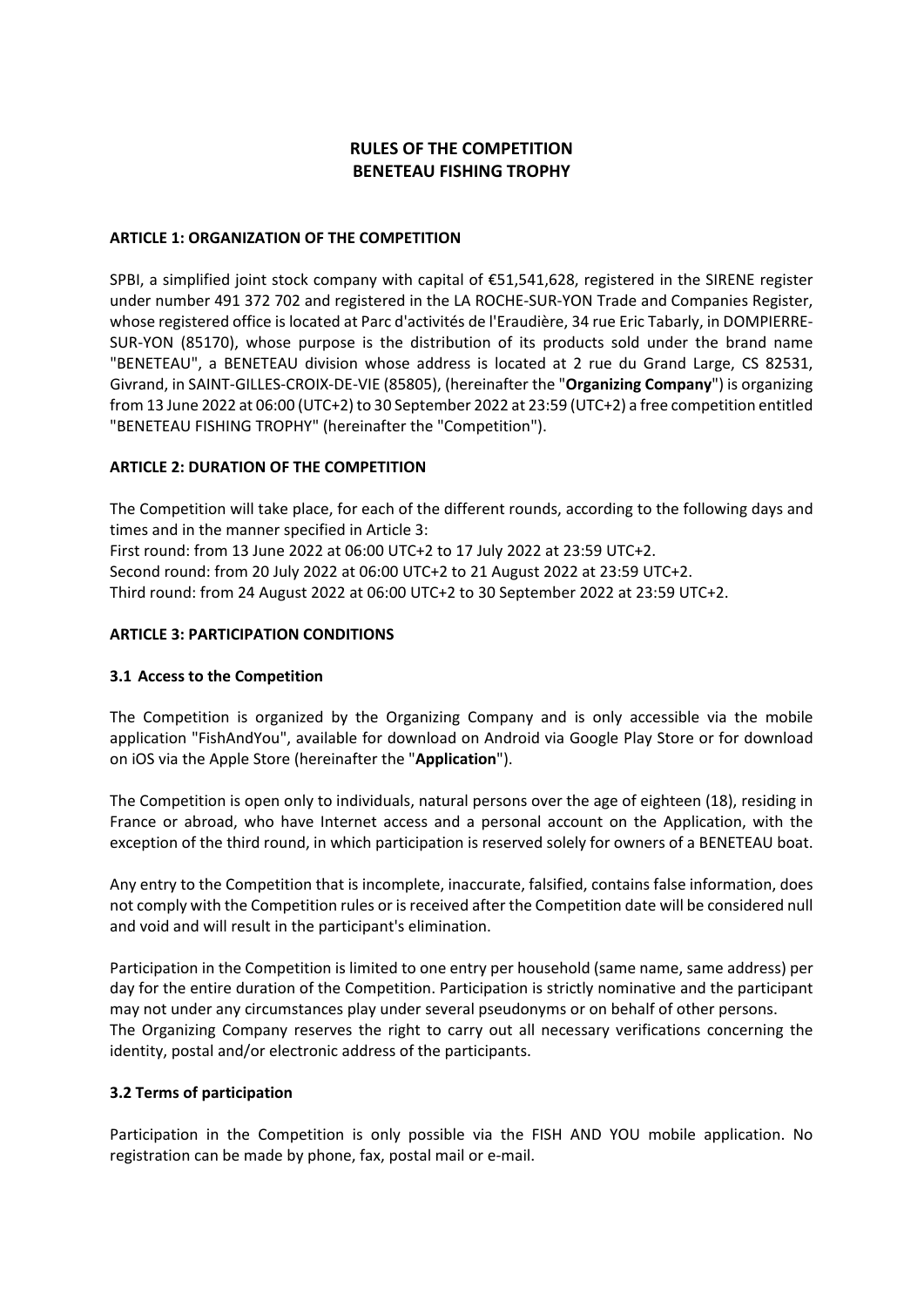Therefore, the participant must:

- 1) Have a valid email address;
- 2) Create a personal account on the Application with said email address, if the participant does not already have a personal account, subject to the participant's acceptance of the terms and conditions of use of said Application;
- 3) Open the Application, go to the "Competitions" section and register for the "BENETEAU FISHING TROPHY" competition.

Registration for the Competition implies the participant's full and unreserved acceptance of these rules.

The competition will take place in three (3) rounds, as described below, it being specified that the third round is reserved solely for participants who own a BENETEAU boat. Each round is independent of the others. It is not mandatory for a participant to participate in the first round to be able to access the second round.

#### **First round: from 13 June 2022 at 06:00 UTC+2 to 17 July 2022 at 23:59 UTC+2. Second round: from 20 July 2022 at 06:00 UTC+2 to 21 August 2022 at 23:59 UTC+2.**

The participant must take a photo of a fish he or she has caught, under the cumulative conditions specified below, go to the Application and submit the photo in the dedicated space, within the limits of the dates and times mentioned above.

- The fish must be one of the species listed in the table in Appendix 1.
- The fish must be alive and without injury.
- The fish should be photographed on a flat surface next to a measuring instrument graduated in cm (ruler, icebox with built-in ruler, measuring tape, etc.) that enables it to be measured. The fish should be parallel to the measuring instrument lengthwise and the end of the fish's nose should be on the 0.

The measurement of each fish corresponds to a number of points, according to the species and the related weighting coefficient, detailed in Appendix 1.

The sum of the points of the five biggest catches of each participant can be taken into account to determine the winners of rounds 1 and 2.

Any photo whose quality does not allow validation of the dimensions of the fish by reading the measuring instrument will not be considered.

## **Third round: from 24 August 2022 at 06:00 UTC+2 to 30 September 2022 at 23:59 UTC+2.**

The participant will have to take a photo showing his or her BENETEAU boat on the theme of fishing and submit the photo in the dedicated space, within the limits of the dates and times mentioned above. A panel of judges will meet to select the most beautiful photos. The creativity, the originality of the settings and the aesthetic qualities of the photos will be the determining criteria to win the panel of judges' support. The participant declares that he/she is the owner of the BENETEAU boat he/she is photographing. The Organizing Company reserves the right to make all necessary verifications and may ask the participant to provide a valid certificate or title of ownership of the boat.

The Organizing Company also encourages the practice of responsible fishing, respectful of the environment and safety. Participants are required to respect the regulations in force in their fishing area.

#### **ARTICLE 4: DESIGNATION OF WINNERS AND AWARD OF PRIZES**

Winners will be chosen: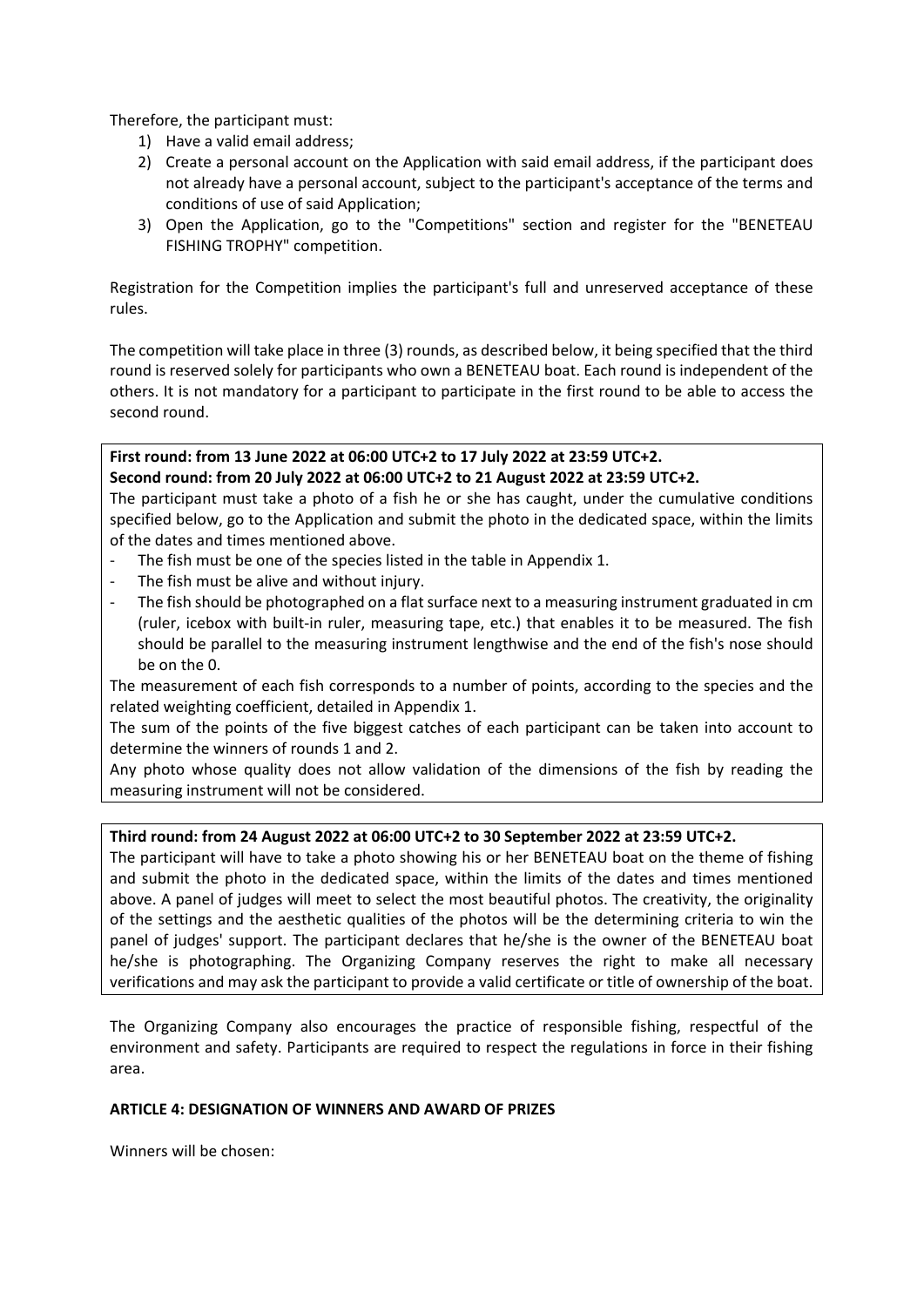- For the first and the second round: according to the sum of the points obtained for each round, for a maximum of five (5) catches.
- For the third round: according to the panel of judges' decision, based on creativity, originality of the settings and aesthetic qualities of the selected photos.

Winners will be notified of their victory and the terms of delivery of the prize within seven (7) days of the end of each round of the Competition by the e-mail address indicated by the participant. The winner must, by answering this private message, and within seven (7) days of the dispatch by the Organizing Company of the message confirming the prize, communicate his or her contact information (last name, first name, mailing address and telephone number) to the Organizing Company in order to receive the prize.

The winner's silence within the above-mentioned period will be considered as an outright renunciation of the prize. He/she will then forfeit his/her right and the prize will become the property of the Organizer and may be awarded to a new winner. It is reiterated that if the winner's contact information is invalid, incomplete or erroneous, he or she will lose the benefit of the prize. If the winner cannot be contacted, the Organizing Company reserves the right to award the corresponding prize to another participant.

The prizes may not be disputed in any way, nor may they be exchanged or replaced for any reason whatsoever. The winners waive any claim from the organizing company for any compensation resulting from possible harm or damage caused by the acceptance and/or the use of the prizes.

The Organizing Company reserves the right to unilaterally change the prizes, and to substitute them with prizes of the same value in the event of problems with its suppliers.

The prize will be sent to the winner by postal mail, at the expense of the Organizing Company, to the mailing address indicated by the winner.

The Organizing Company of the Competition and sender of the prize can in no case be held responsible in case of loss or damage of the prize:

in the event of dispatch to an inaccurate address due to an error made by the winner in providing his or her postal address; and/or

in the event of a postal delivery problem related to the service provider in charge of the transport and/or in the event of defective functioning of the services of any service provider in charge of the transport.

The Organizing Company shall not be held responsible for the use of the prizes by the winners. Any resale of the prizes by the winners is strictly prohibited.

#### **ARTICLE 5: PRIZES**

The distribution of the prizes will be done in the following way:

#### **In the first round:**

- The participant with the most points will win: ONE (1) GARMIN ECHOMAP™ UHD 72sv SCREEN WITH GT UHD PROBE worth €1419.00 including VAT
- The second participant with the most points will win: ONE (1) INFLATABLE BENETEAU STAND UP PADDLEBOARD with a value of €549 including VAT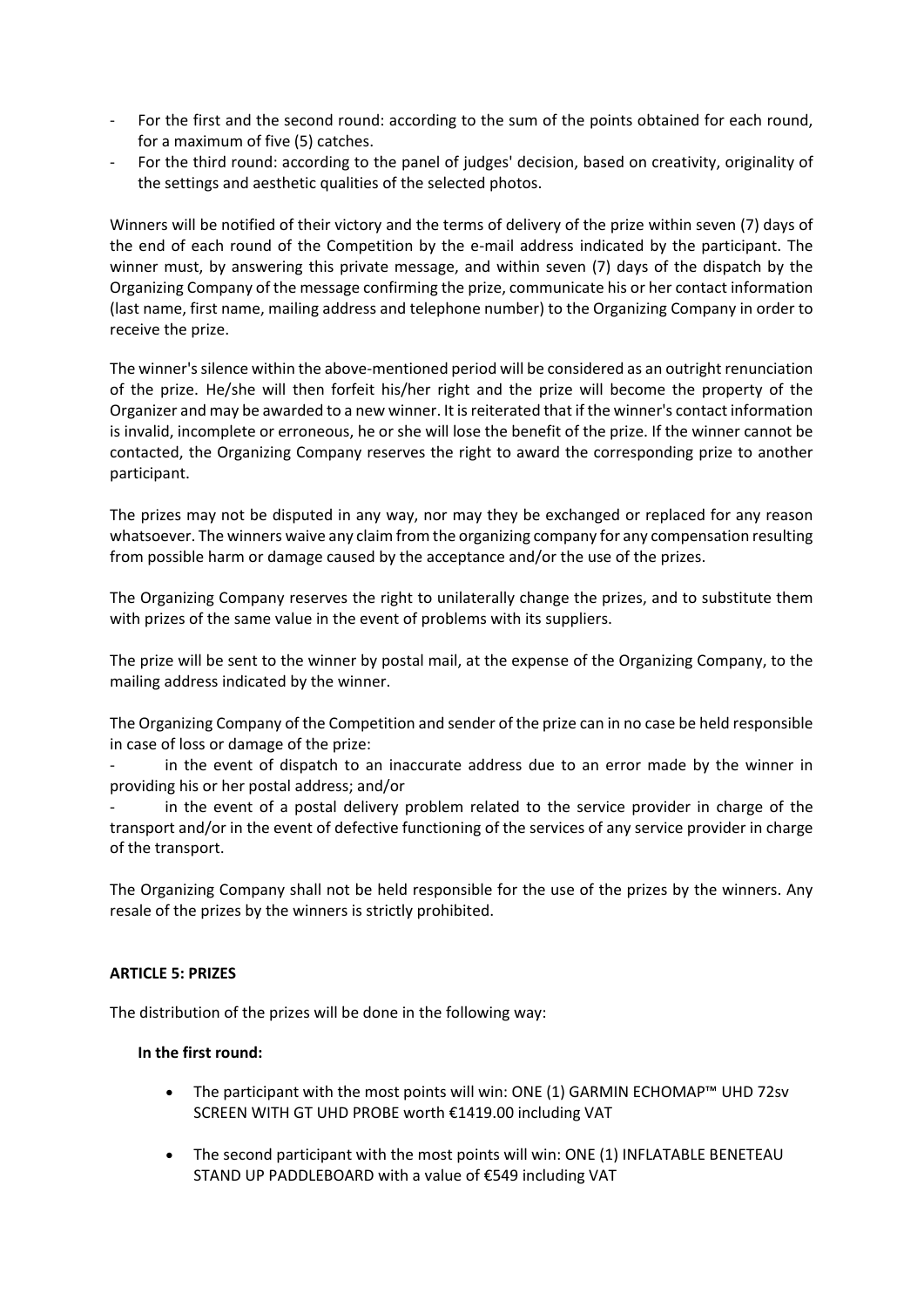• The third participant with the most points will win a prize package including:

ONE (1) SEANOX V.3 TUNA CLAW worth €359.00 including VAT ONE (1) ROUND HEAD 60 CM RESIN NET worth €79.90 including VAT ONE (1) ADJUSTABLE ALUMINIUM TELESCOPIC HANDLE with a value of €71.90 including VAT

#### **In the second round:**

- The participant with the most points will win the prize package including: ONE (1) PROBE (to be defined) with a minimum value of €700.00 including VAT
- The second highest scoring candidate will win the prize package including: ONE (1) SHIMANO BLUE ROMANCE ULTRA 2M18 ROD, 10-30G marked BENETEAU FISHING TROPHY with a value of €469.99 including VAT ONE (1) SHIMANO ULTEGRA 2500 HG REEL with a value of €144.90 including VAT
- The third participant with the most points will win: ONE (1) PRIZE PACKAGE OF TWO (2) ROD HOLDERS FOR TUBE OR SLIDE MOUNTING worth €363.70 including VAT

#### **In the third round:**

After deliberation by the Organizing Company's panel of judges, three BENETEAU boat owners will each win: ONE (1) GARMIN MARINE QUATIX 7 CONNECTED GPS WATCH, valued at €699.00 including VAT.

The value indicated for these prizes corresponds to the public price currently applicable or estimated at the date of drafting the rules. It is given as an indication and is likely to undergo variations. All images or illustrations of the prizes used for the purposes of this Competition, regardless of the medium used, are presented for illustrative purposes and have no contractual value.

## **ARTICLE 6: COMPLIANCE WITH THE RULES OF THE COMPETITION**

Participation in the Competition implies full acceptance of these rules and compliance with them by the participant. Participation in the Competition implies an honest attitude, meaning absolute respect for the rules and rights of other participants.

The participant is prohibited from implementing or seeking to implement any participation process that does not strictly comply with the principles of the rules.

The Organizing Company reserves the right to carry out any relevant checks concerning compliance with these rules, in particular to remove any participant who has committed any abuse or attempted fraud, without however being obliged to carry out systematic checks on all the entries to the Competition, but which may limit these checks to the winner's entry.

The Organizing Company reserves the right to prosecute any person who attempts to defraud or interfere with the proper conduct of the Competition. Any falsification will result in the immediate elimination of the participant. In any event, the Organizing Company reserves the right to exclude, disqualify or invalidate the prize of any person who does not fully comply with the rules of the Competition.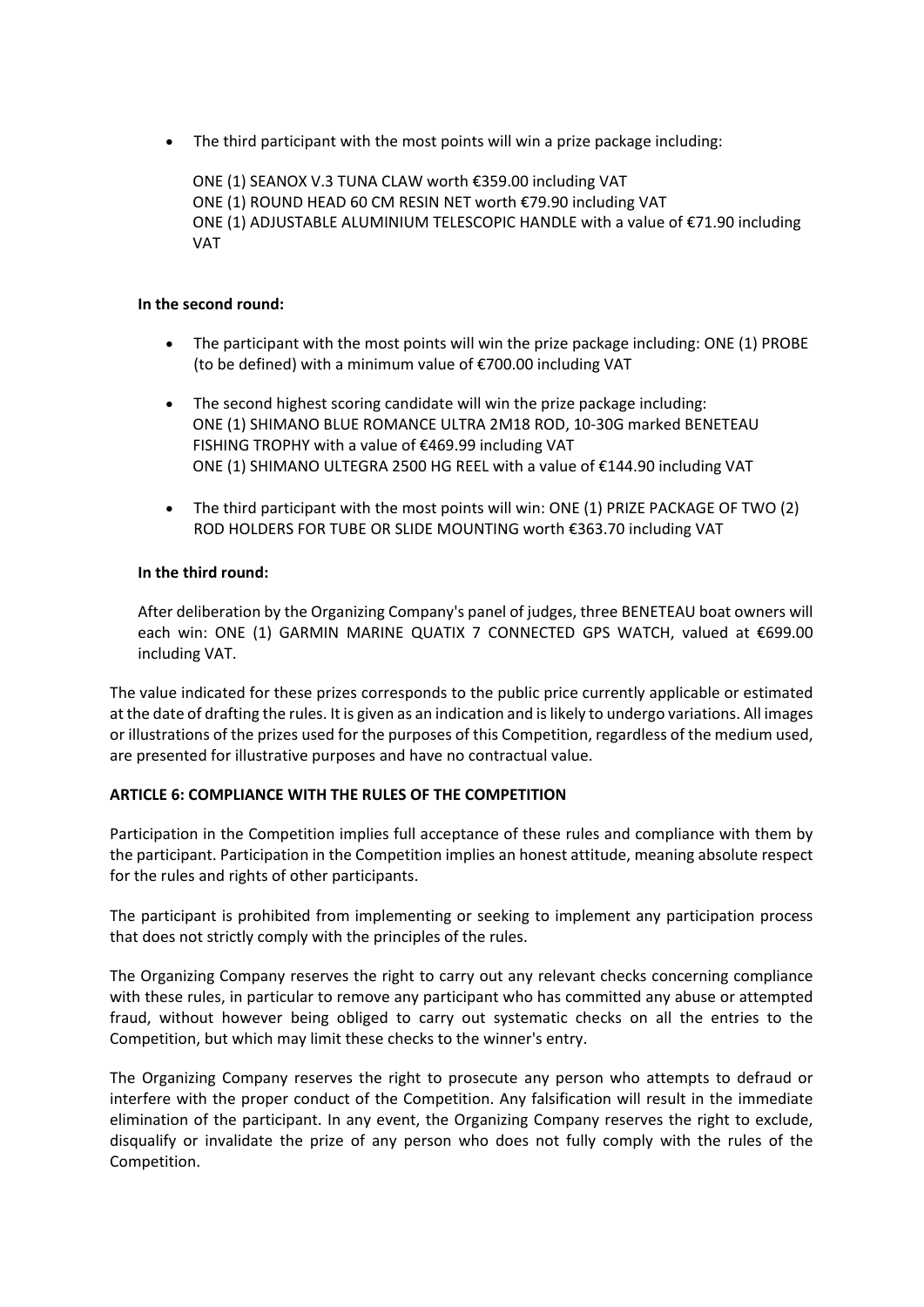#### **ARTICLE 7: LIABILITY OF THE ORGANIZING COMPANY**

The Organizing Company shall not be held liable for any events that are not attributable to it, in particular in the event of force majeure likely to disrupt, modify or cancel the Competition.

The Organizing Company reserves the right to shorten, extend, modify or cancel the Competition if circumstances beyond its controĺso require, particularly in the event of force majeure or a health crisis. Its liability will not be implicated because of this.

The Organizing Company will not be held responsible, and no claim may be made against it, in the case of events having the characteristics of force majeure, depriving the winner partially or totally of the benefit of his or her prize.

The Organizing Company reserves the right to modify the prizes if circumstances beyond its controĺ require it.

The connection to the participation media is under the full responsibility of the participants. Consequently, the Organizing Company will not be held liable for any malfunction of the network and/or the Application preventing proper participation in the Competition.

#### **ARTICLE 8: COMMUNICATION OF PERSONAL DATA**

In order to participate in the Competition, participants must communicate to the company that publishes the Application (FISHINGTHESPOT.COM, a simplified joint stock company with a share capital of 1,000 euros, registered in the SIRENE register under number 814 411 583 and registered in the BORDEAUX Trade and Companies Register, whose registered office is located at 37 rue Lacornée in BORDEAUX (33000)), acting as the data controller, their identity (last name, first name, and possibly a pseudonym) and e-mail address. In order to receive the prize, the winner must provide the Organizing Company with his/her identity (last name, first name) as well as his/her mailing address.

Personal information, and in particular that of a nominative nature communicated by participants, will be subject to computer processing under the responsibility of the Organizing Company, in accordance with the requirements imposed by Regulation (EU) 2016/679 of 27 April 2016 (known as the "**GDPR**").

Participants' data is also accessible to the Organizing Company's service providers who, acting on the Organizing Company's instructions, are required to implement appropriate protection measures for this personal data. Participants are informed that personal information and data will be processed by FISH&YOU as the personal data processor of the Organizing Company for the purpose of drawing the winner of the Competition.

The information and personal data collected in the context of the Competition are intended to be processed by the Organizing Company for the purposes of managing the Competition, awarding the prize to the winner, managing requests for information from participants and managing participants' disputes and/or claims.

In accordance with the GDPR, the Organizing Company will only keep the personal data of the participants for the time reasonably necessary to allow the accomplishment of the purposes for which they are processed, i.e. for a maximum period of six (6) months.

In accordance with the GDPR, participants have the right to access and rectify, delete and port their data, the right to limit and oppose the processing of their data on legitimate grounds, and the possibility of transmitting directives in order to organize the fate of their data (conservation, deletion, communication to third parties, etc.) in the event of death.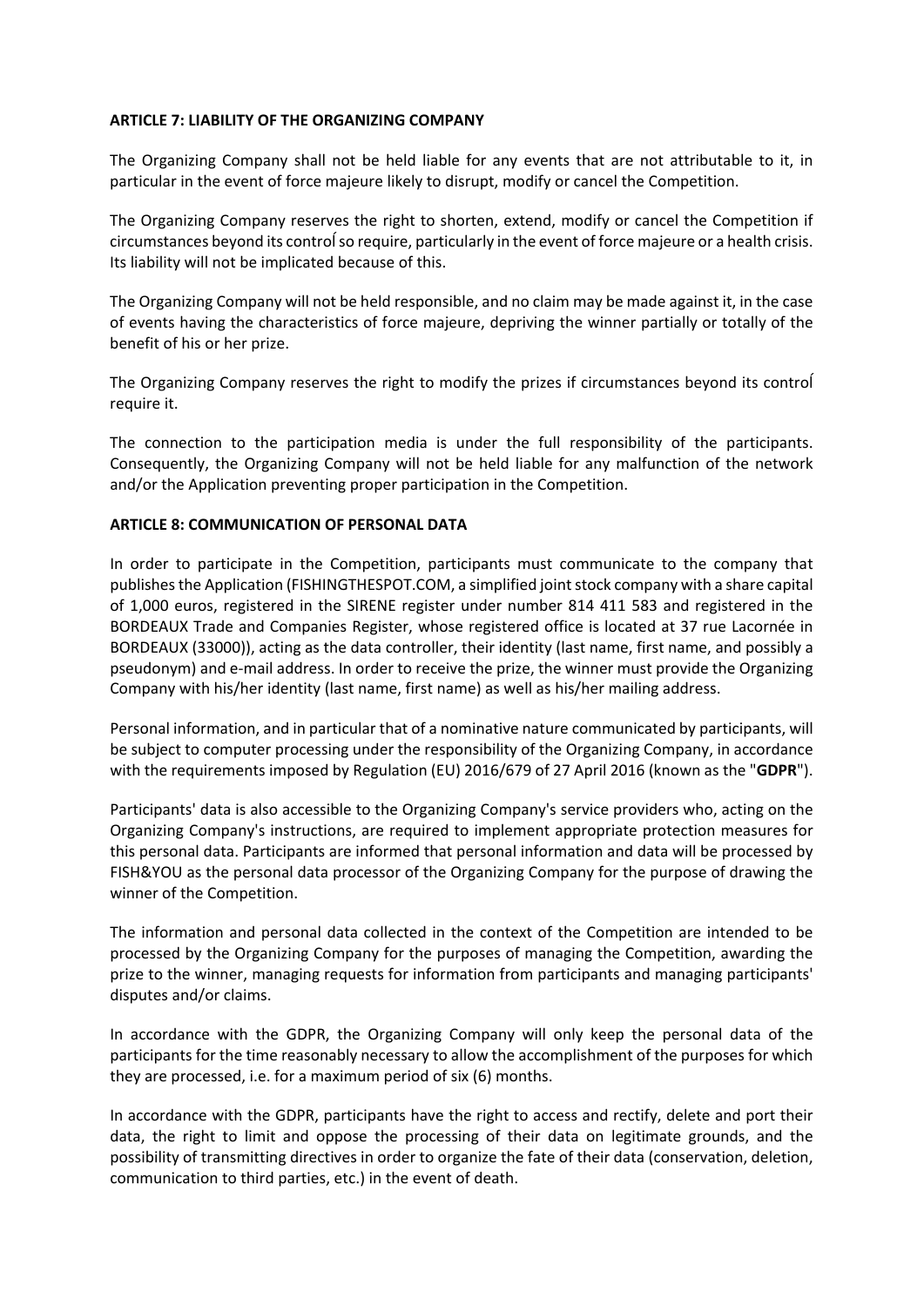Participants may, at any time, exercise the above rights, by attaching proof of identity, either by ordinary mail to the following address: GROUPE BENETEAU, 16 boulevard de la Mer, 85800 SAINT-GILLES-CROIX-DE-VIE, or by e-mail to the following address: contact.rgdp@beneteau-group.com.

#### **ARTICLE 9: DISPUTES - LITIGATION**

The present rules of the Competition are subject to French law.

Any dispute or claim must be made in writing, either by regular mail to the following address: SPBI (BENETEAU), Service Communication, Parc d'activités de l'Eraudière, 34 rue Eric Tabarly, 85170 DOMPIERRE-SUR-YON.

Any dispute or claim must state the exact date of entry into the competition, the entrant's full contact information and the exact reason for the dispute or claim.

No other method of dispute or claim can be considered.